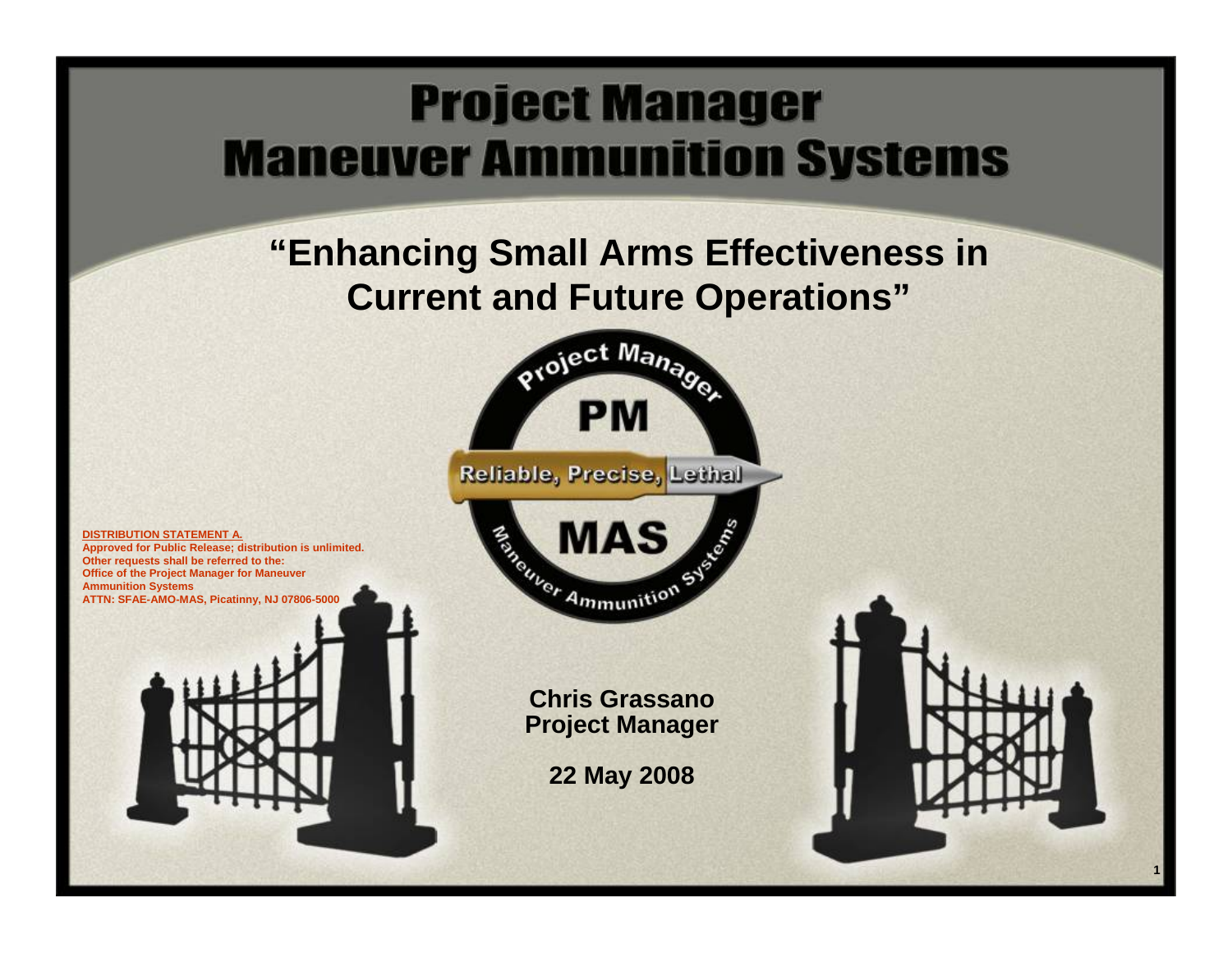

# **Top 10 Military Instructions**

- **10 - "AIM TOWARDS THE ENEMY."** -Instruction printed on US Rocket Launcher
- **9 - "WHEN THE PIN IS PULLED, MR. GRENADE IS NOT OUR FRIEND."** -US Marine Corps
- **8 - "CLUSTER BOMBING FROM B-52s IS VERY, VERY ACCURATE. THE BOMBS ARE GUARANTEED TO ALWAYS HIT THE GROUND."** -U.S.A.F. Ammo Troop.
- **7 - "IF THE ENEMY IS IN RANGE, SO ARE YOU."** -Infantry Journal
- **6 - "A SLIPPING GEAR COULD LET YOUR M203 GRENADE LAUNCHER FIRE WHEN YOU LEAST EXPECT IT. THAT WOULD MAKE YOU QUITE UNPOPULAR IN WHAT'S LEFT OF YOUR UNIT."** -Army's magazine of prevention maintenance
- **5 - "TRY TO LOOK UNIMPORTANT; THE ENEMY MAY BE LOW ON AMMO."** -Infantry Journal
- **4 - "TRACERS WORK BOTH WAYS."** -U.S. Army Ordnance
- **3 - "ANY SHIP CAN BE A MINESWEEPER....ONCE."** -Anonymous
- **2 - "DON'T DRAW FIRE; IT IRRITATES THE PEOPLE AROUND YOU."** -Infantry Journal
- **1 - "IF YOU SEE A BOMB TECHNICIAN RUNNING, TRY TO KEEP UP WITH HIM."**  -U.S.A.F. Ammo Troop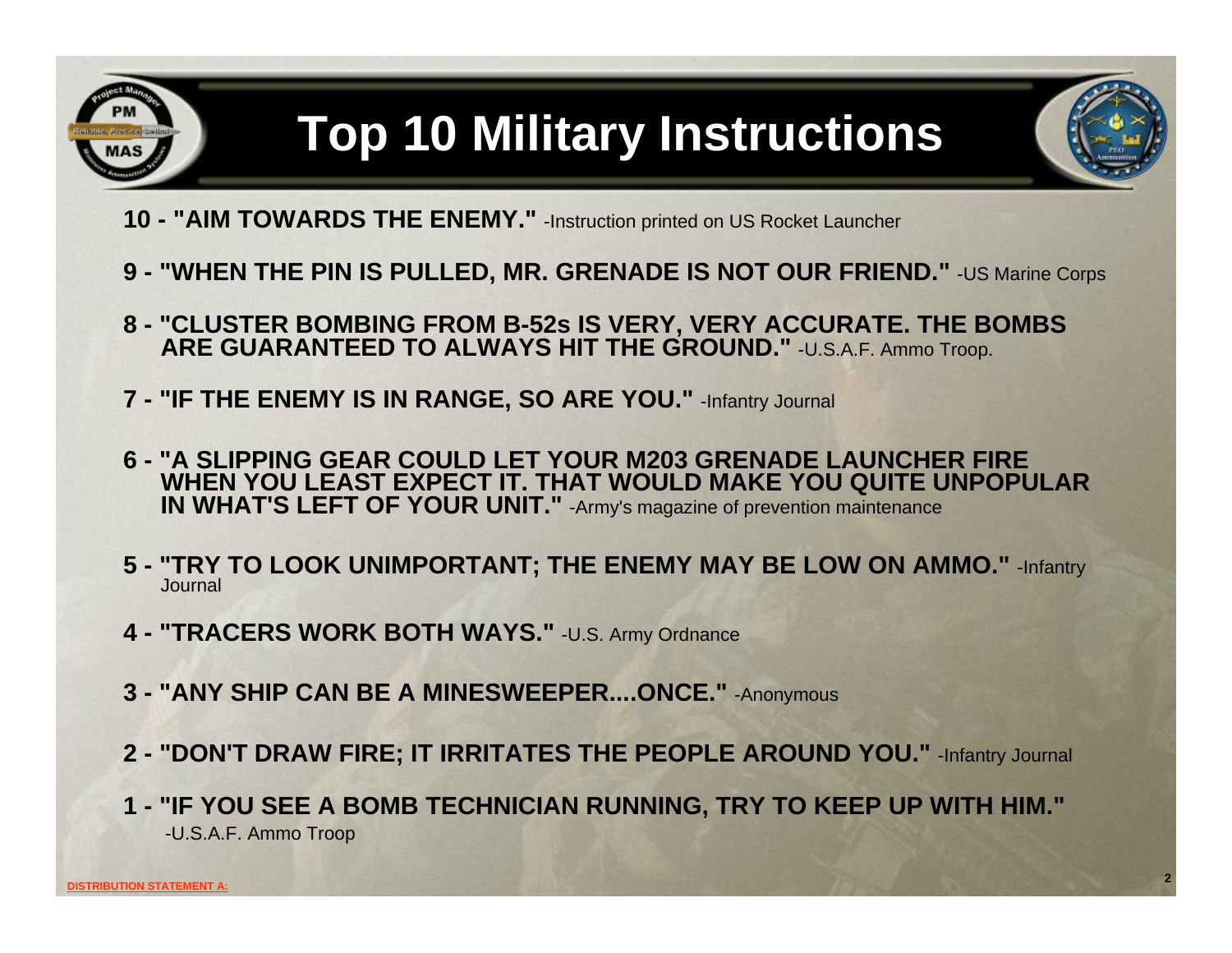

**MISSION: PM MAS Provides Direct Fire Combat And Training Ammunition Capabilities To All Warfighters (Army, Navy, Air Force, Marines)**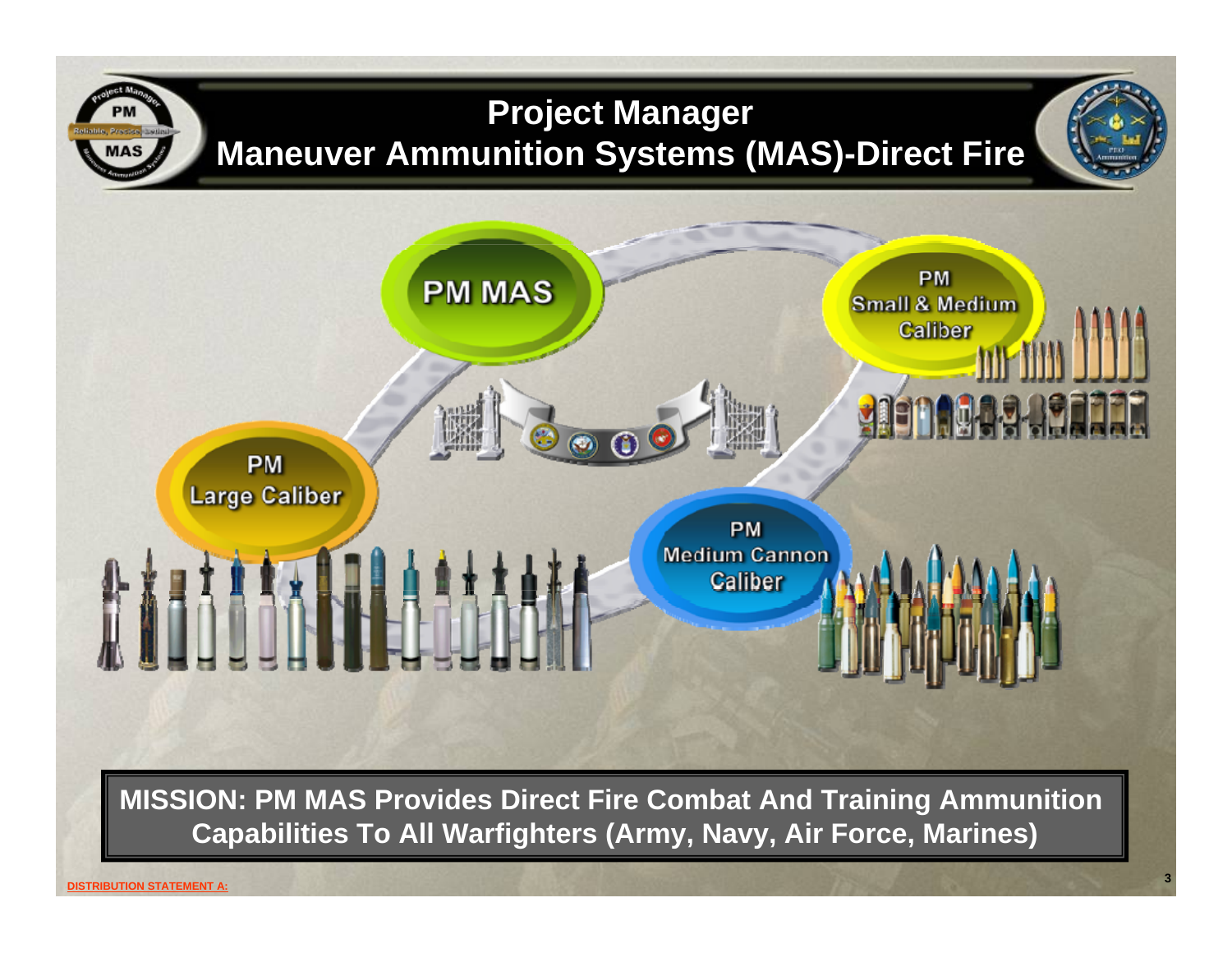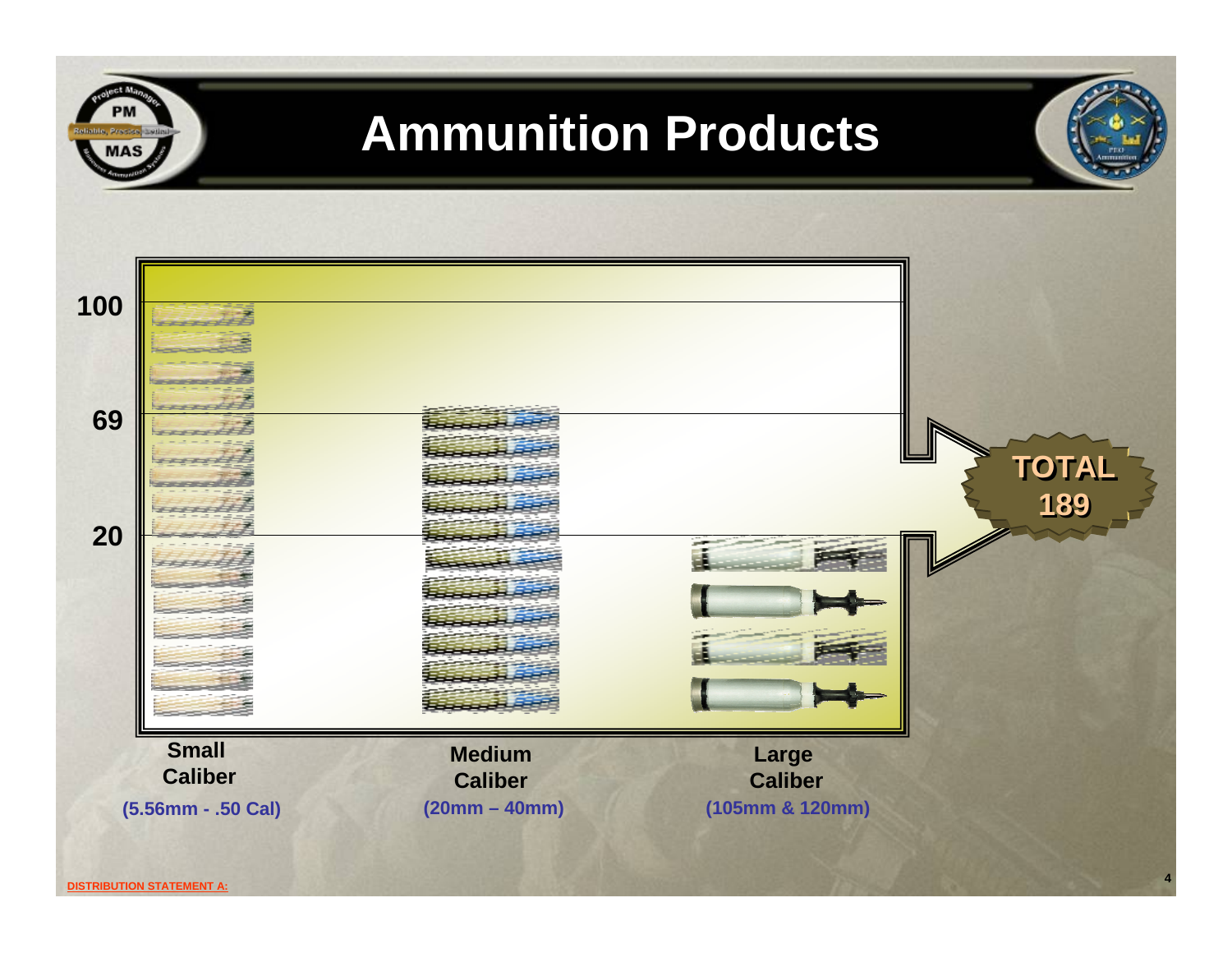### **PM MAS FY08 Procurement Quantities (What we are Ordering)**

| <b>Small Caliber</b><br>(1,708M)                             |                                              | 2008    |
|--------------------------------------------------------------|----------------------------------------------|---------|
|                                                              | 5.56MM                                       | 1294.5M |
|                                                              | 7.62MM                                       | 240.3M  |
|                                                              | .50 Cal                                      | 94.7M   |
|                                                              | 9MM                                          | 62.6M   |
|                                                              | <b>Shot Shells,</b><br>Calibers .45, .22, 30 | 16.2M   |
| <b>Medium and Medium</b><br><b>Cannon Caliber</b><br>(27.5M) | <b>20MM</b>                                  | 4.6M    |
|                                                              | <b>25MM</b>                                  | 2.2M    |
|                                                              | <b>30MM</b>                                  | 5.9M    |
|                                                              | <b>40MM</b>                                  | 14.8M   |
| <b>Large Caliber</b><br>(207K)                               | <b>105MM</b>                                 | .012M   |
|                                                              | <b>120MM TRAINING</b>                        | .178M   |
|                                                              | <b>120MM TACTICAL</b>                        | .017M   |

**for FY08for FY08 1.736B ctgs / \$1.436B**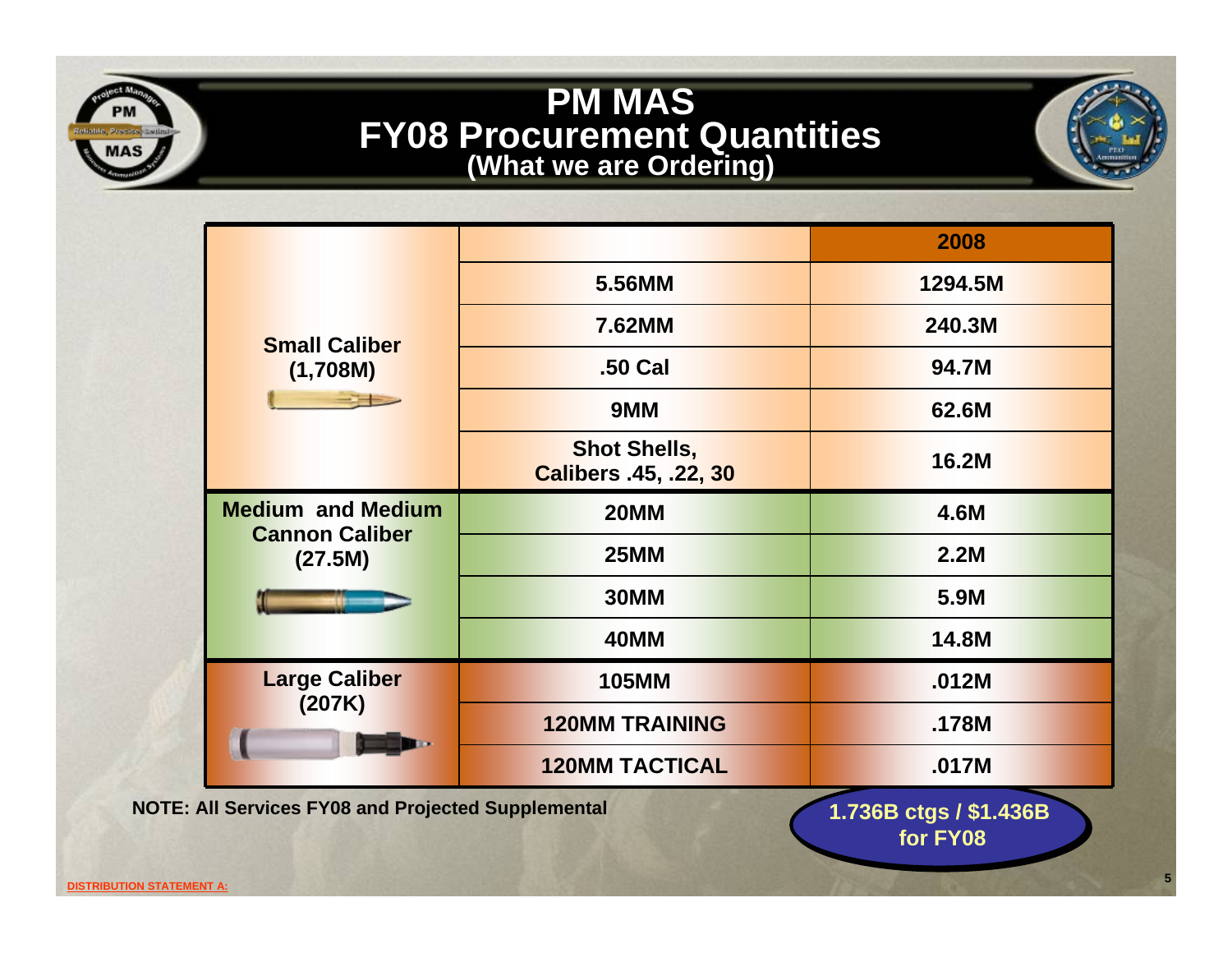

# **PM-MAS 08 GOALS**



#### **Support Warfighters (GWOT)**

- Production / Fielding
- Logistics
- Training

# **High Performing, Agile & Ethical Workforce**

- **Grow People & Teams**
	- Training<br>• Skills
	-
- -
- Effective Management System & Family Approach Integrated Acquisition Lifecycle War Reserve Management
	-

# **Enhance Organic/Commercial Strategic Capabilities**

- Shape Industrial Base Capacities to Meet Requirements
- Modernize & Maintain Future Viability Identify/Establish Alternate Sources
- 

### **Develop & Field Capability Improvements**

- Large Cal Strategy
- Airburst fuzing Small Cal RDT&E
- 
- FCS Support
- Lethality

#### **Small and Medium Caliber**

#### **Support Warfighter Support Warfighter**

- **Meet Scheduled Production Goals Meet Scheduled Production Goals**
- **Reduce Delivery Backlogs Reduce Delivery Backlogs**
- **40mm Baselining 40mm Baselining**

#### **High Performing Workforce High Performing Workforce**

- **Developmental Assignments Developmental Assignments**
- **Training / Certifications Training / Certifications**

#### **Enhance Strategic Capabilities Enhance Strategic Capabilities**

- **Lake City Modernization Program Lake City Modernization Program**
- **Develop Future Small Caliber and Develop Future Small Caliber and 40mm Strategies 40mm Strategies**

#### **Field Capability Improvements Field Capability Improvements**

- **Green Ammunition Green Ammunition**
- **40mm Pivoting Coupling 40mm Pivoting Coupling**
- **Small Caliber Case Mouth Small Caliber Case Mouth Waterproofing Waterproofing**
- **Downselect 40mm High Velocity Non- Downselect 40mm High Velocity Nondud-producing Training Round dud-producing Training Round Configuration Configuration**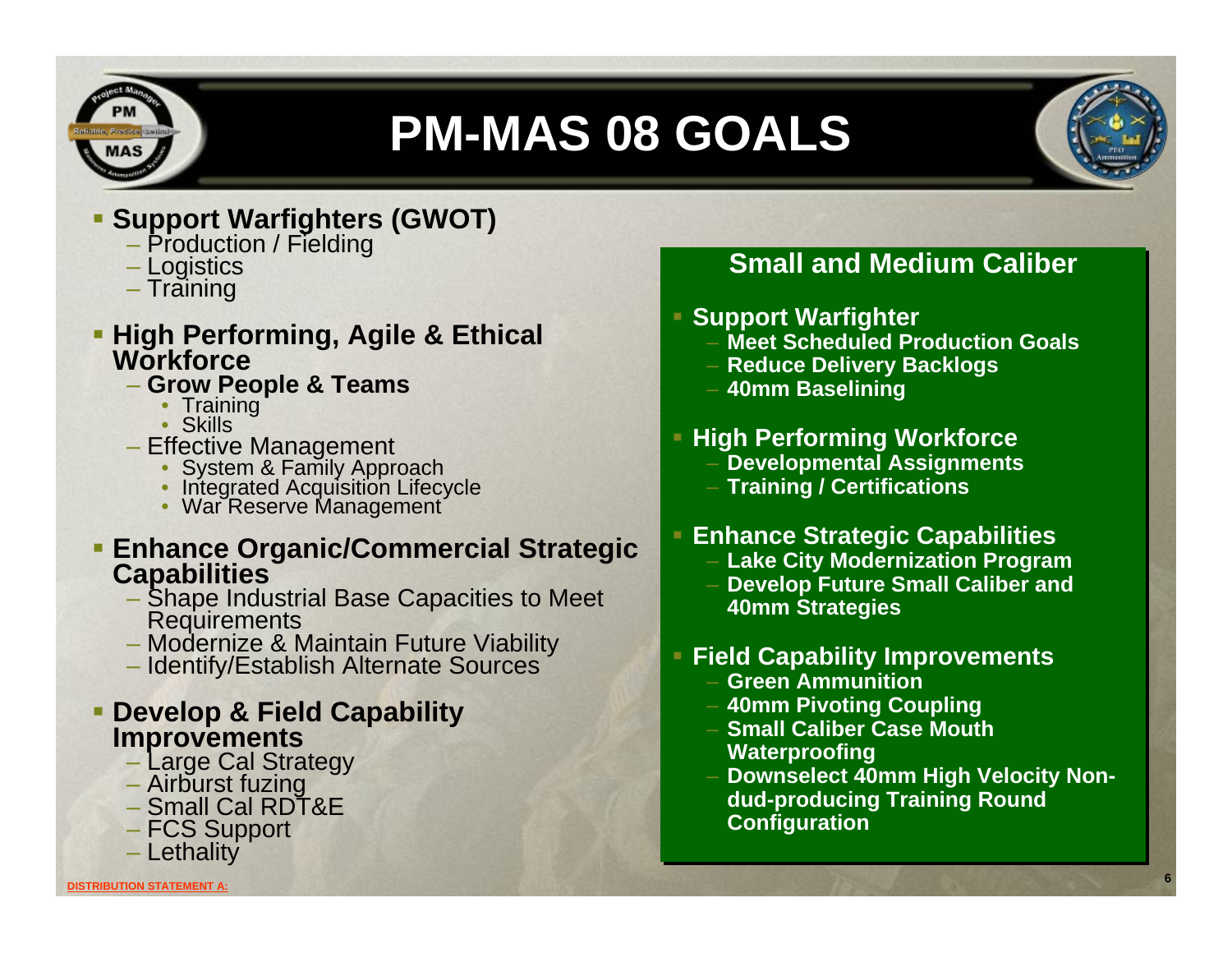### **Recent Past**

- **In All Direct Fire Ammunition Families; Continuing to Deliver at Highest Levels Since Vietnam War**
- **Capacities and Sources Have Increased**
	- –**LCAAP - 1.2B (FY05) to 1.6B (FY07)**
	- –**Second Source Small Caliber - 300M**
	- –**New 40mm LAP Contractors**

### **- New Capabilities Have Been Fielded**

- –**GREM**
- –**12 Gauge Breeching**
- –**7.62mm SRTA**
- –**5.56m / 9mm SESAMs part of CCMCK (pending)**
- –**40mm M992 IR Illum (pending)**

#### **Much for Government and Industry to be Proud Much for Government and Industry to be Proud**



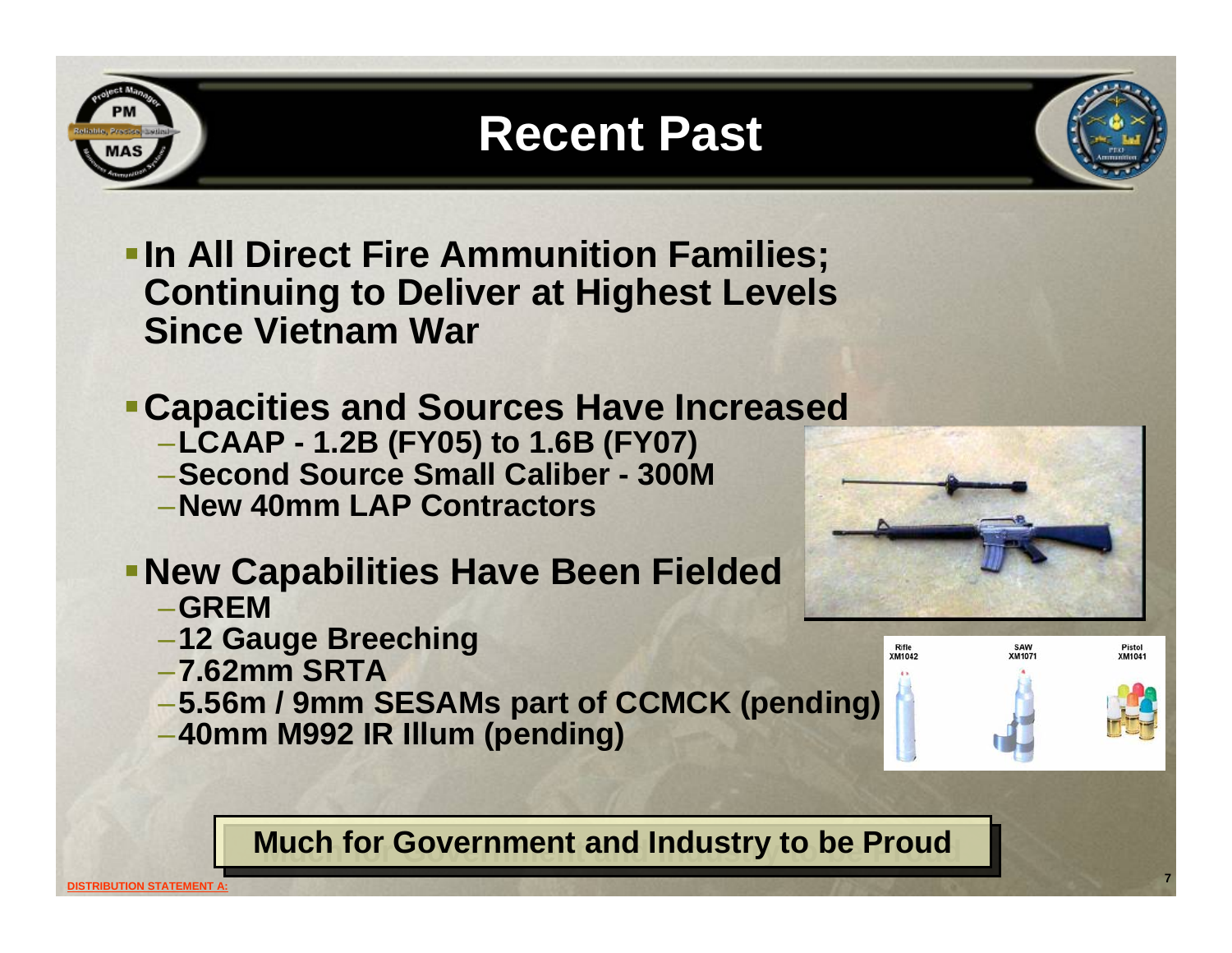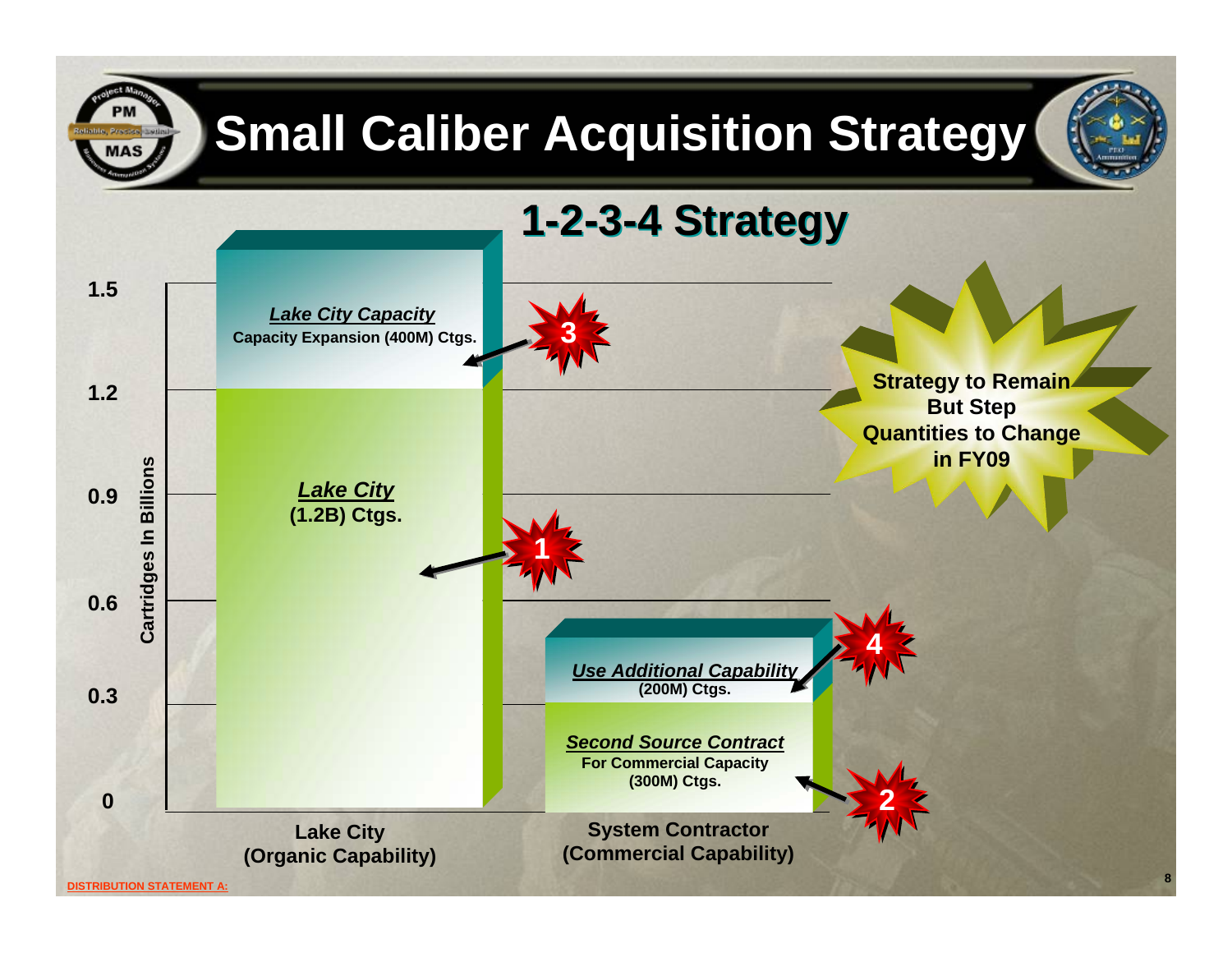

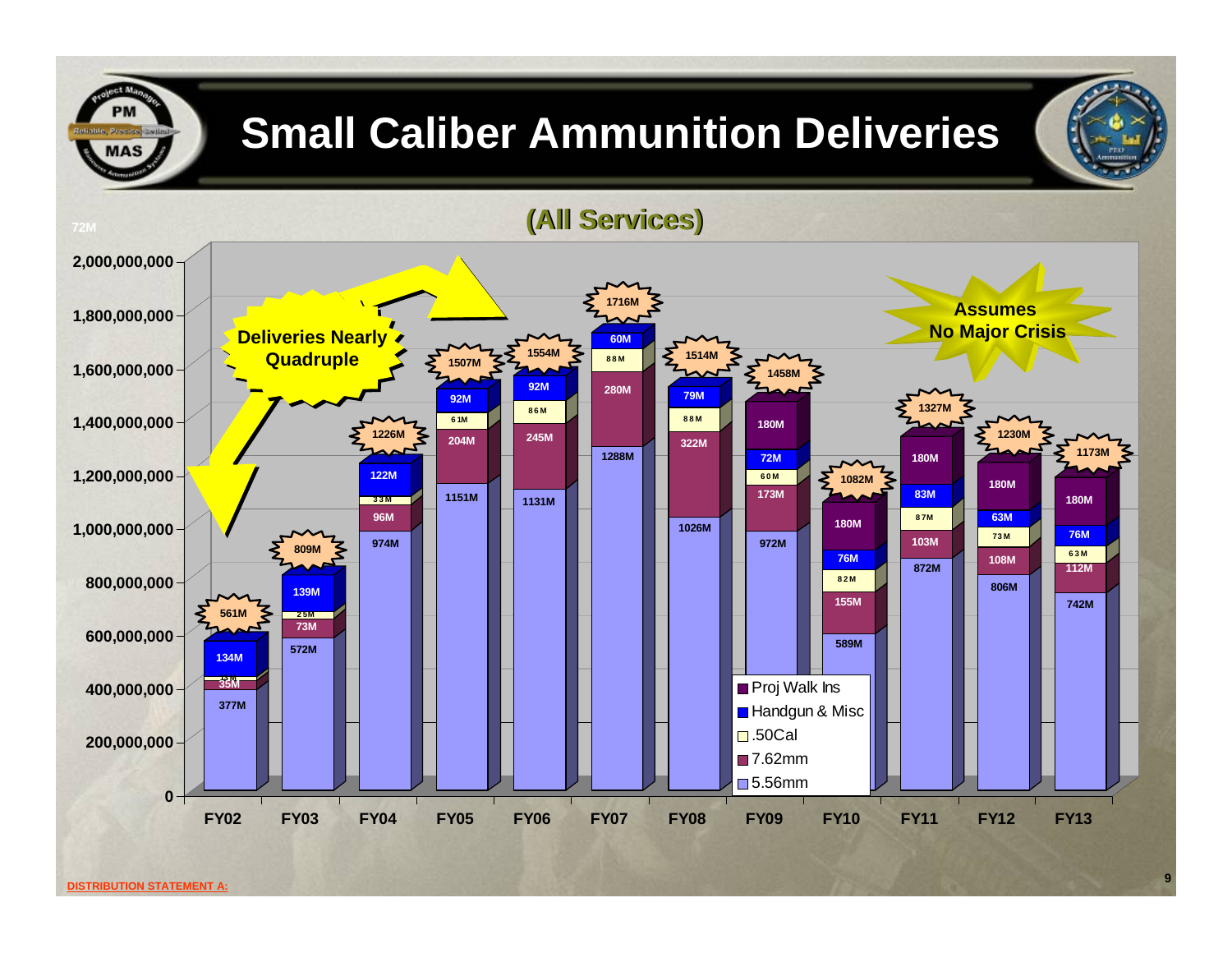### **Small Caliber Roadmap**

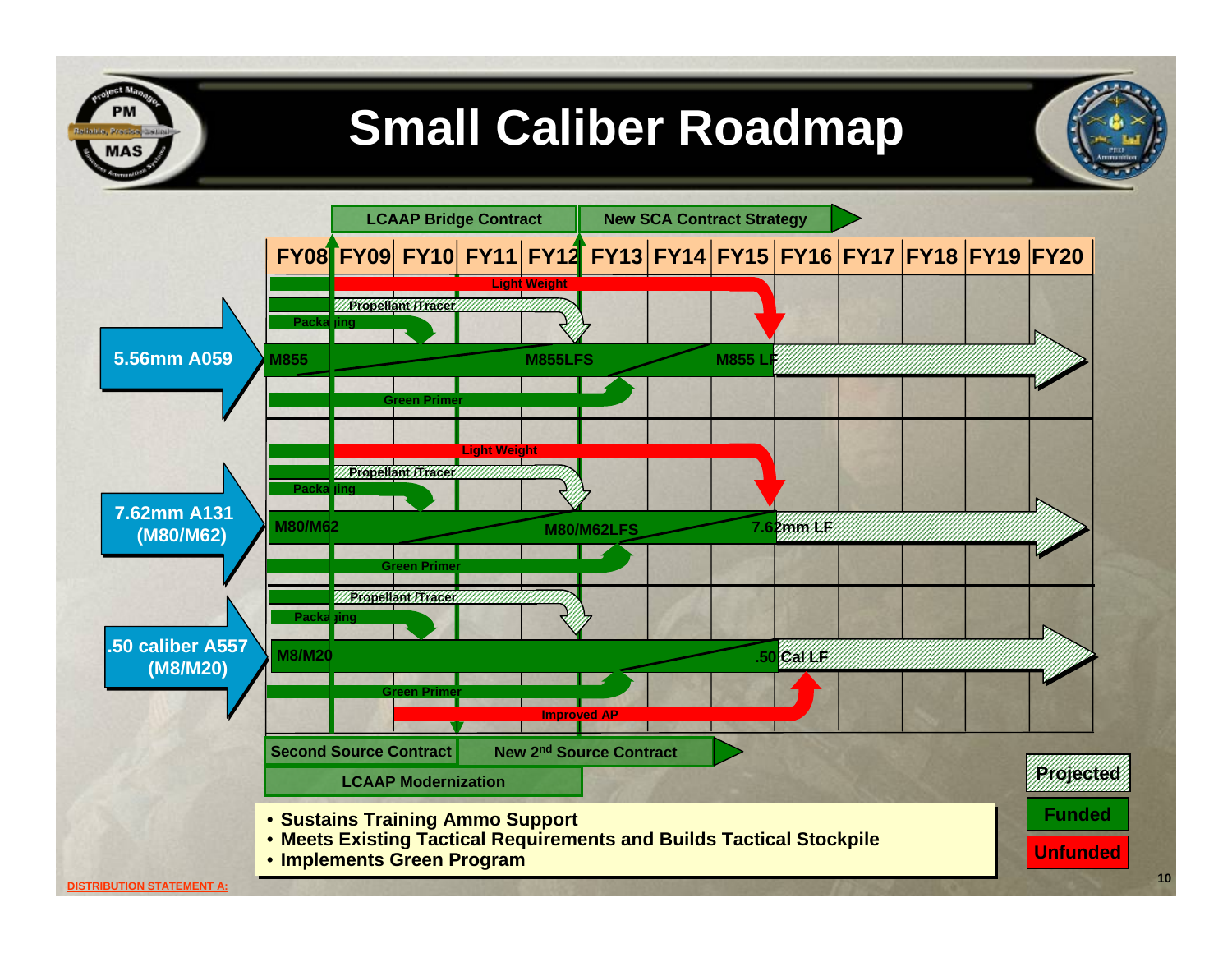### **Small Caliber NRE Efforts**

- **Lake City AAP Modernization – Positions This National Asset for Future Use**– **7.62mm BAM Upgrade Depicted**
- **Case Mouth Waterproofing - Qualify Alternative Case Mouth Waterproofing Sealant Materials/Process to Increase Throughput by Reduction in "Leakers"** – **Reduce Failure Rate From 7% to 2 %**

- **Packaging - Develop More Cost-Effective, High-performance Commercial Package for 5.56mm CONUS Range-fired Ammunition**
	- **Wirebound Elimination - \$ 6M / yr savings**
	- **Simplified Bandoleer - \$ 5M / yr Savings**







**Before**

**Sealant Applied**

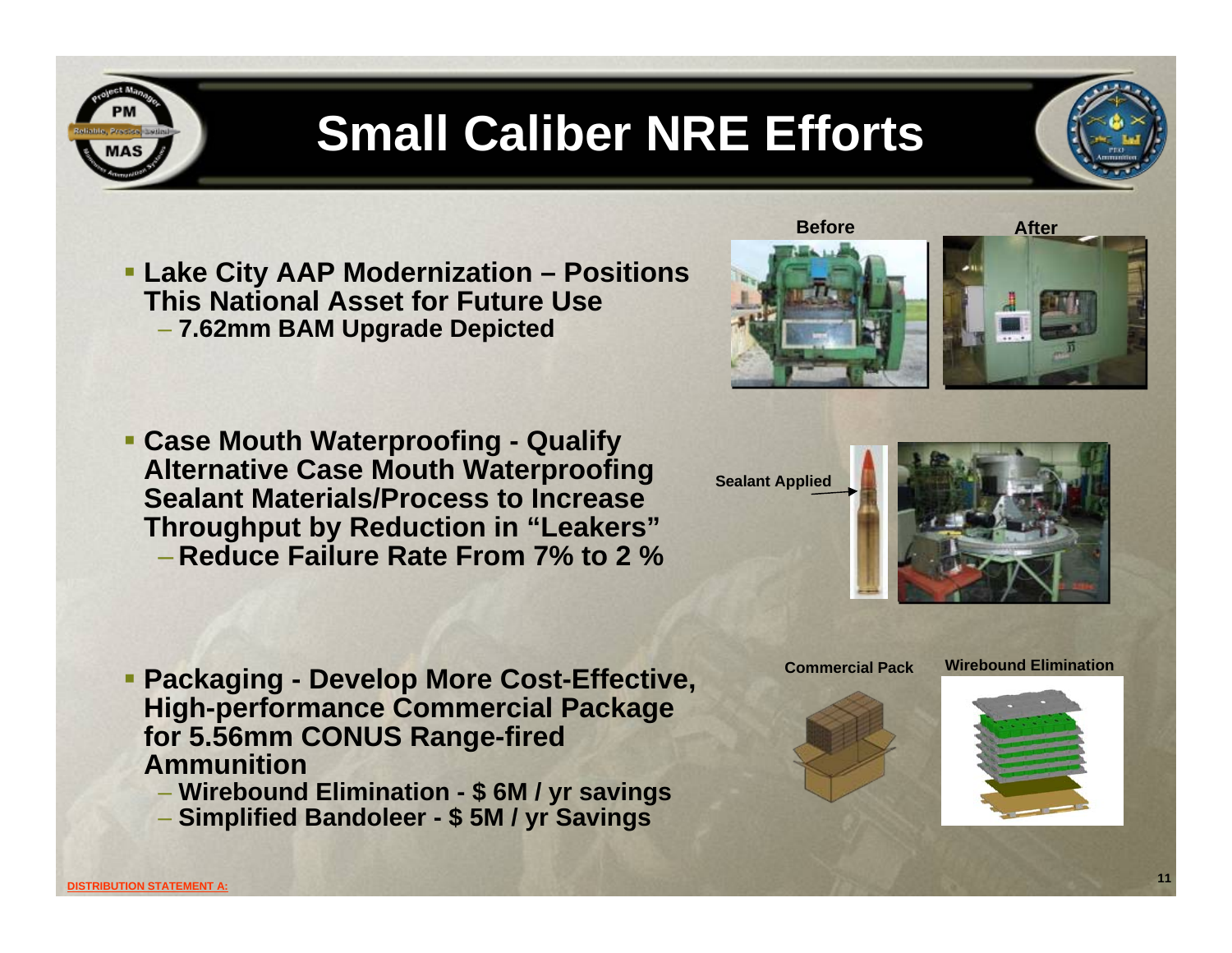

# **M855 LFS Green Ammunition**

- **Field an Environmentally Friendly 5.56mm Cartridge That Will Exhibit Comparable Performance to Current Leaded M855**
	- **Operational in M4, M16 and M249 Weapon Systems**
	- **Round Utilizes Latest Science and Technology to Improve Upon all Aspects of Round (Environmental Compliance, Accuracy)**
	- **Ballistically Matched to Army's Current Ball Round so There will be Minimal Training Impact**
	- **M855LFS will Begin Production Late FY08**

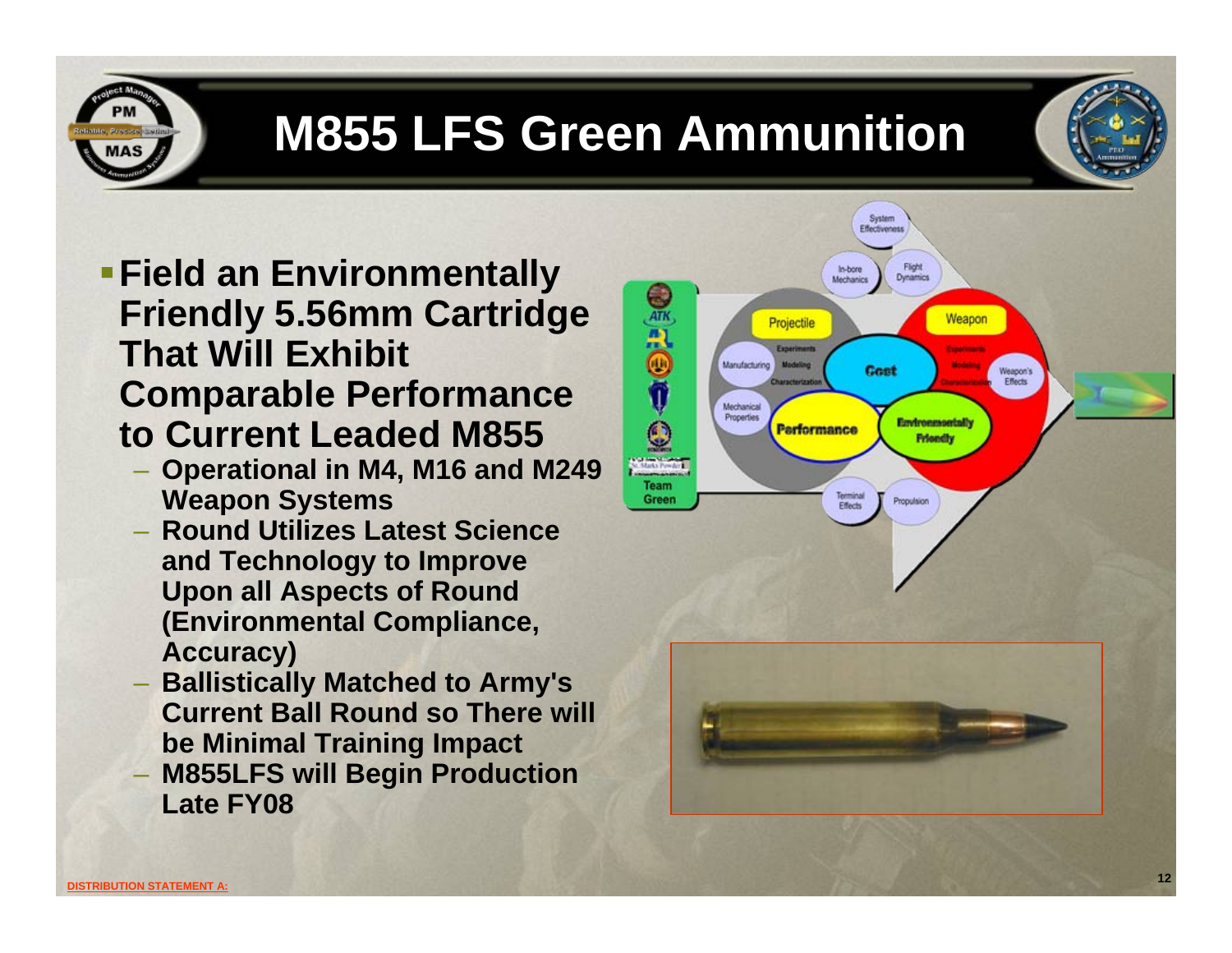

# **40MM Grenade Family of Munitions**

### **Current Acquisition Strategy Current Acquisition Strategy**

- ۰, **Systems Contract Strategy** – **2 Joint Venture Small Business Teams** Г **Systems Contract Strategy** – **2 Joint Venture Small Business Teams**
- ٠ **Government Focusing on Products/ Industrial Base, Not Parts**  г **Government Focusing on Products/ Industrial Base, Not Parts**



### **Future Challenges Future Challenges**

- ۳ **Iowa / Milan Competition (FY09) Iowa / Milan Competition (FY09)**
- ۳ **Follow-on Systems Contract (FY10) Follow-on Systems Contract (FY10)**

**Mk 19**

**Grenade Launcher(High Velocity 40MM)**







**M203**

**Grenade Launcher**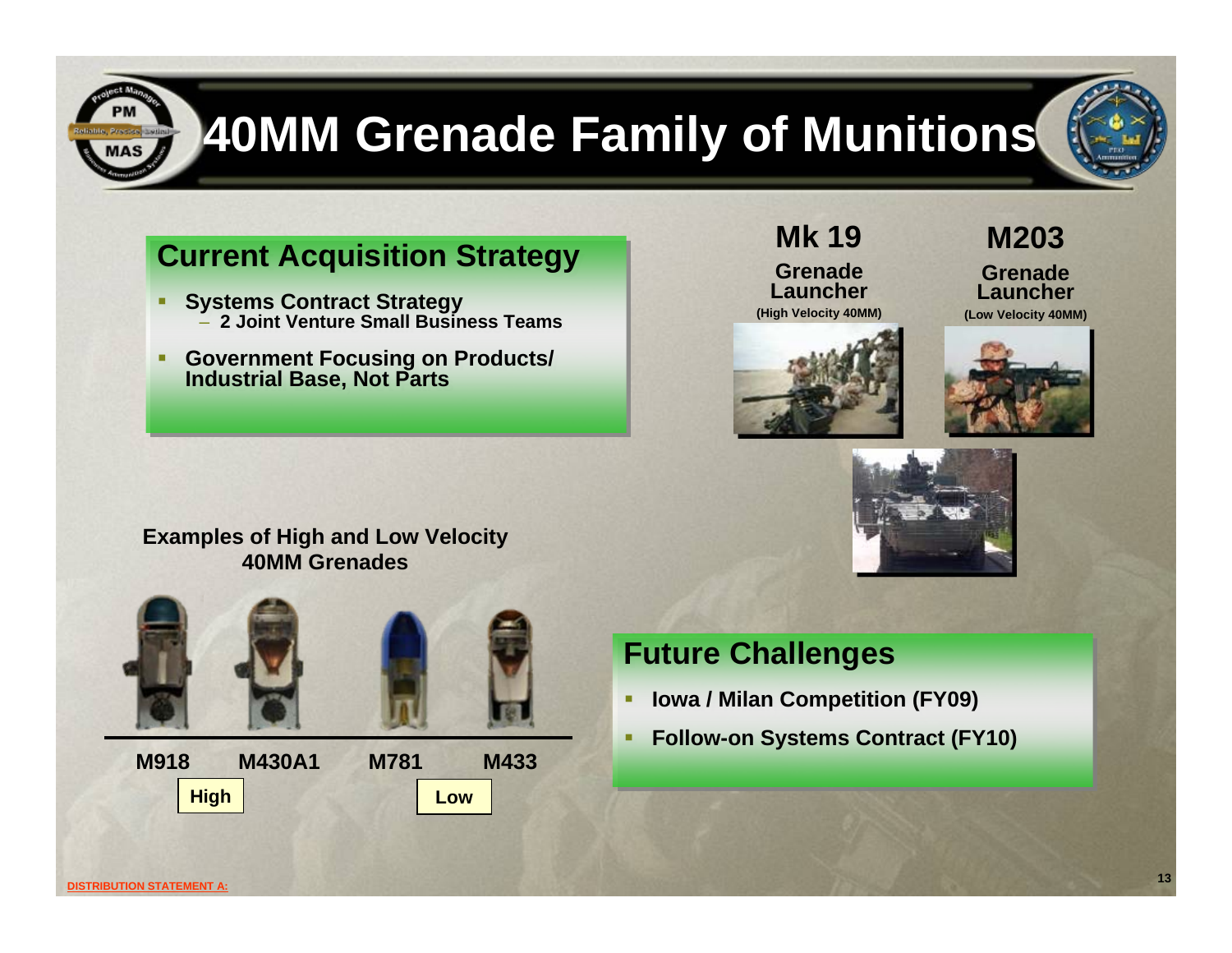### **40mm Deliveries**



**14**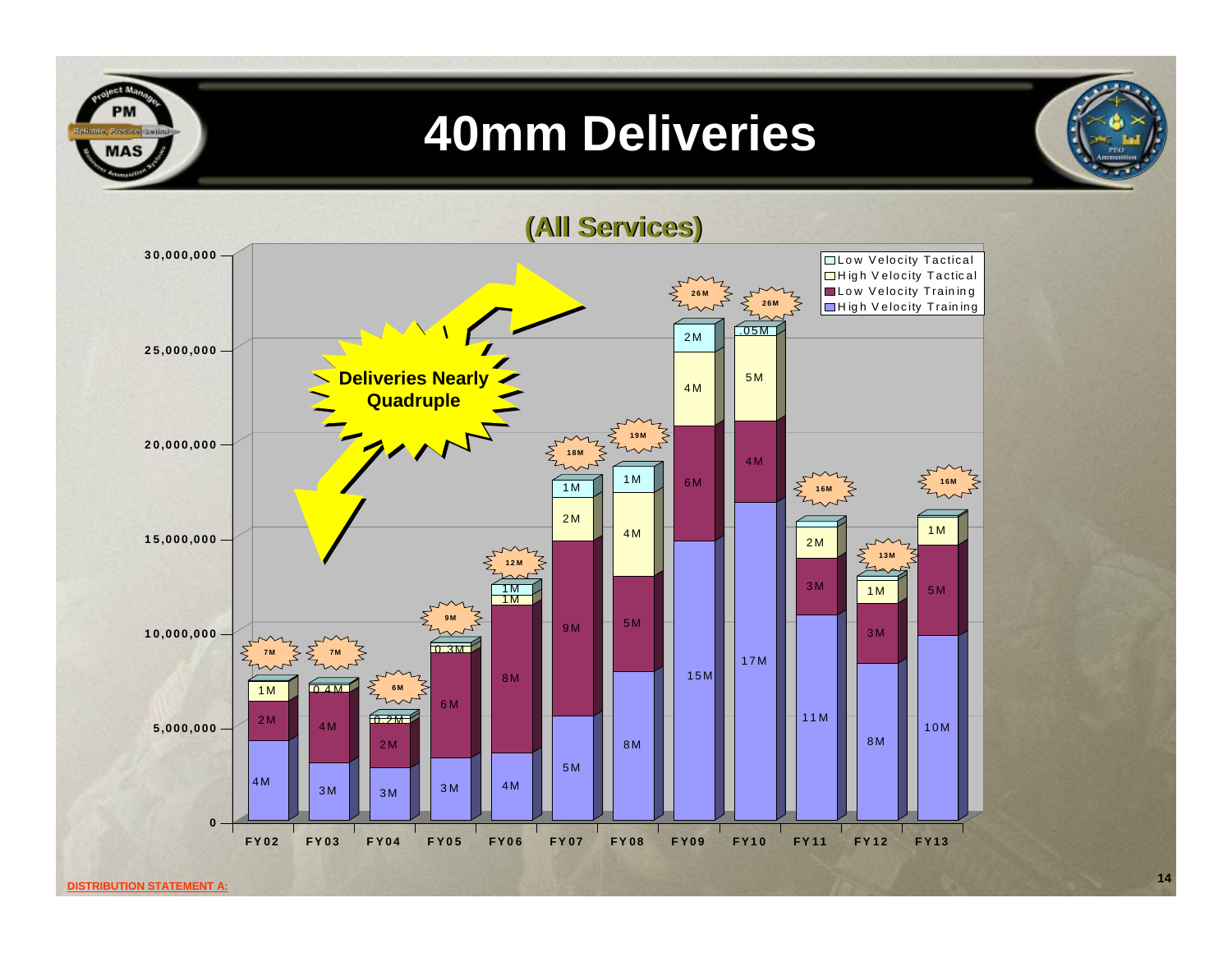### **40mm Roadmap**

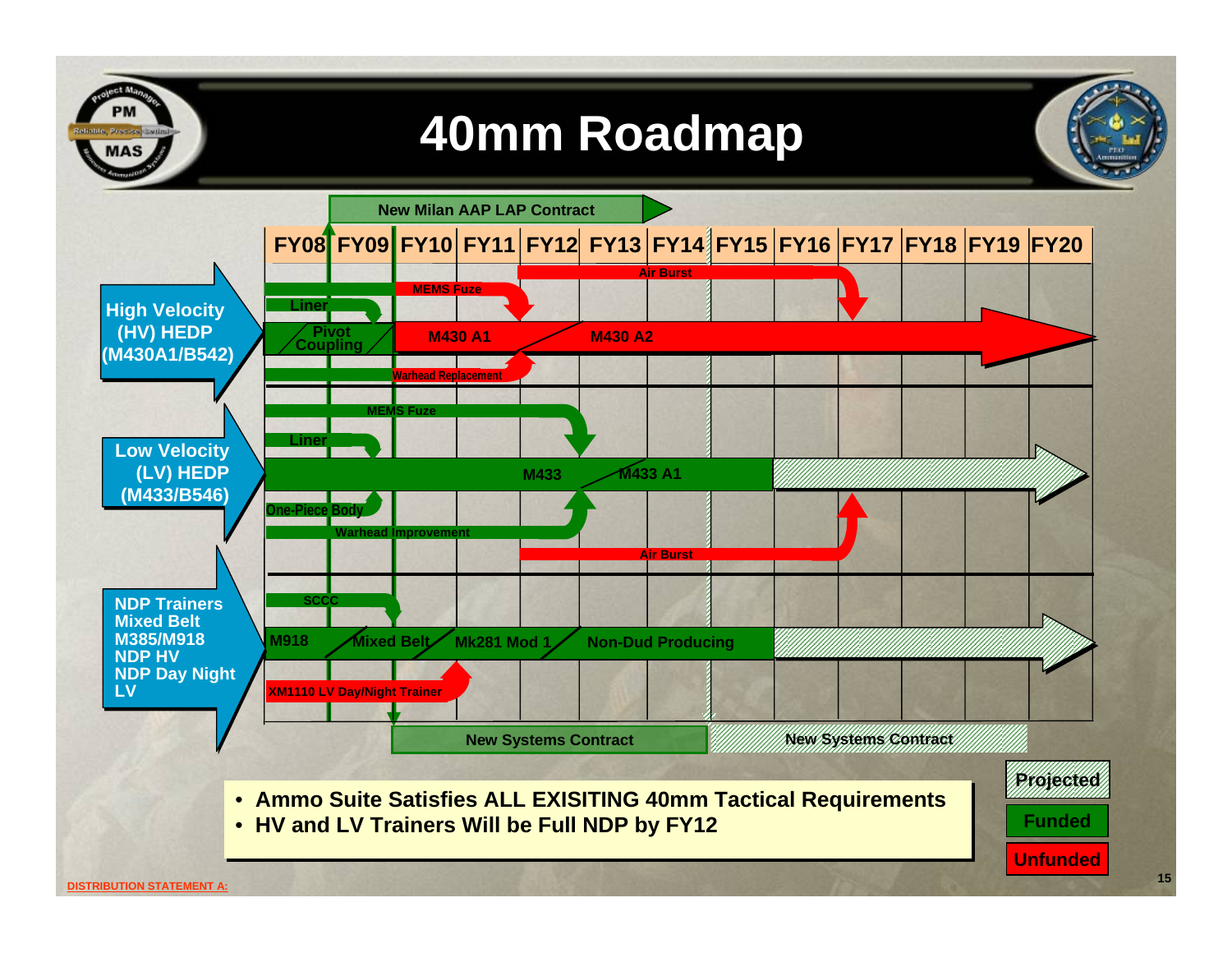

# **40MM NRE Efforts**



#### **Pivoting Couplings**

- Combat Advantage: Link Next Belt of Ammo to One Currently Loaded in Mk19; No Need to Stop and Re-Load
- Cost Savings: Add Single Round or Partial Belts to Existing Belt, so That Ammo is Not Wasted (\$ 1M / yr)
- Scheduled for Implementation in 4QFY08





#### **Single Chamber Cartridge Case**

- Eliminate Gun Stoppage Due to Excessive Base Plug Movement
- Eliminate Bolt Face Erosion Due to the Leaking of Hot Propellant Gases Past Base Plug
- Reduce Cost by Eliminating Base Plug and Closing Cup (\$.30 / ctg), Easing Manufacturing Processes (\$.30 / ctg), and Reducing Critical/Major Defect Inspections

#### **M433 Improvement**

- Improve Robustness of Design and Create More Consistent Function by Reducing Number of Components and Defect Inspections
- Potential for Cost Savings Resulting from Less Complicated Design, Use of Production Methods Common with M430A1 HEDP, and Reduction of Touch Labor (Savings estimates not yet established)

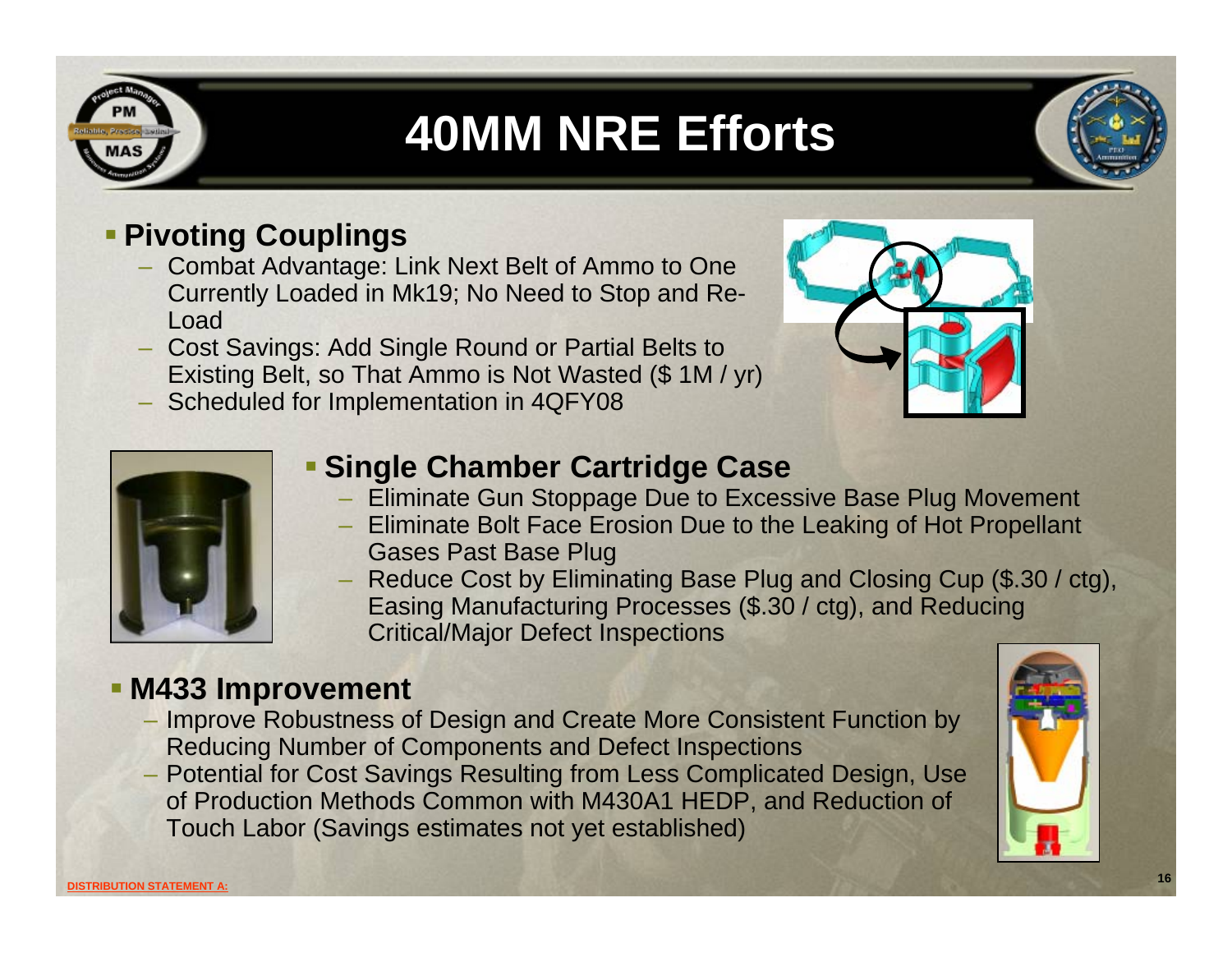# **Future for Direct Fire Ammunition**

### **Strategic Situation**

- **Production: At Capacity in Many Cases**
- п **Requirements: Downturn on Horizon**
	- –**Training - Replace Expenditures Only**
	- –**Operational - Replace Expenditures & Build Stockpile**

### **Expenditures:**

- –**Training – recently at 40% requirement, historical at 70%**
- –**Operational – steady since FY06**
- **Stockpile: Increasing Daily…At or Nearing Objectives Requirements for Many Items**
- **FMS: On the Rise (223M Rounds So Far in FY08)**

#### **Challenges Ahead, But Opportunities Exist**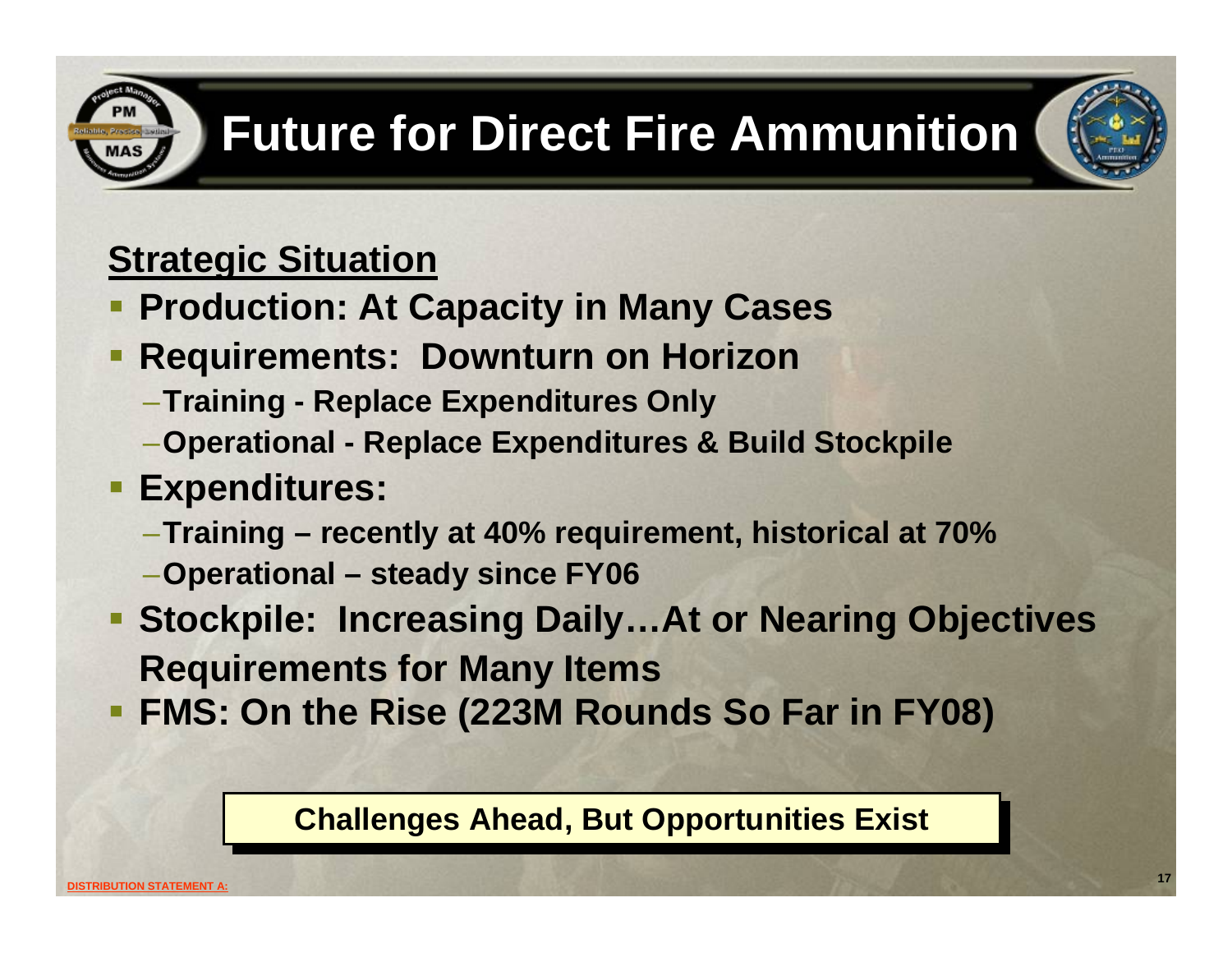

| <b>Small Caliber</b>                                 |                                               | <b>Beyond 2008</b>                                                                                        |
|------------------------------------------------------|-----------------------------------------------|-----------------------------------------------------------------------------------------------------------|
|                                                      | 5.56MM                                        | <b>Lower but Large FMS Orders Are</b><br><b>Mitigating - Also Green Ammo</b>                              |
|                                                      | 7.62MM                                        | <b>Lower - New Green Ammo Regts</b>                                                                       |
|                                                      | .50 Cal                                       | <b>Continued Sustained +100M/yr</b>                                                                       |
|                                                      | 9MM                                           | <b>Steady Regts</b>                                                                                       |
|                                                      | <b>Shot Shells,</b><br>Calibers .45, .22, .30 | <b>Steady Regts</b>                                                                                       |
| <b>Medium</b> and<br><b>Medium Cannon</b><br>Caliner | <b>20MM</b>                                   | <b>Steady AF &amp; Navy Regts</b>                                                                         |
|                                                      | <b>25MM</b>                                   | <b>Minimum Sustaining Buys</b>                                                                            |
|                                                      | 30MM                                          | 30mm x 113mm: Higher Regts for M789<br>& M788 Steady<br>30mm x 173mm: Slow Growth                         |
|                                                      | 40MM                                          | <b>Min HEDP Buys - Training Ammo</b><br><b>Switch to Non Dud Producing - Overall</b><br><b>Lower Buys</b> |

 $\equiv$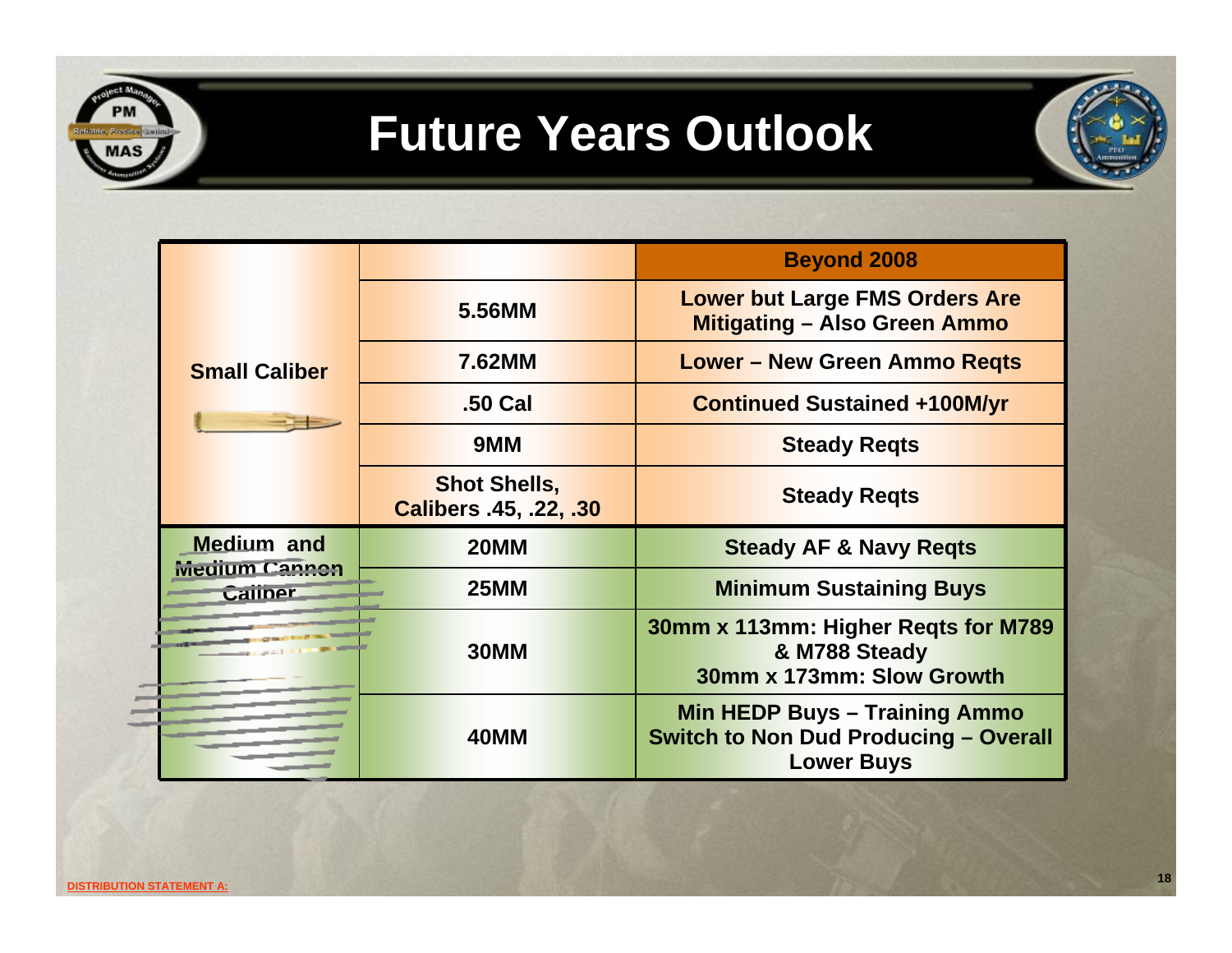

# **Industry Opportunities**

#### **Technologies the Army is Looking to Obtain**

- **Improved Lethality** – **5.56mm thru 40mm**
- **Cost Avoidance**– **Packaging, Materials, Reduced Weight**
- **Advanced Fuzing** 
	- **Self Destruct, Increased Reliability, Cheaper**
- **Reduced Signature** – **Reduced Flash, Smoke, Non-pyrotechnic Tracer**
- **[Improved Accuracy](#page-19-0)**
- **[High Energy Propellants](#page-19-0) Higher Velocity, IM Attributes, Temperature Insensitive**

**Respond thru System Contractors, NASTC Respond thru System Contractors, NASTC, Unsolicited Proposal, Web Page, NWEC , Unsolicited Proposal, Web Page, NWEC**